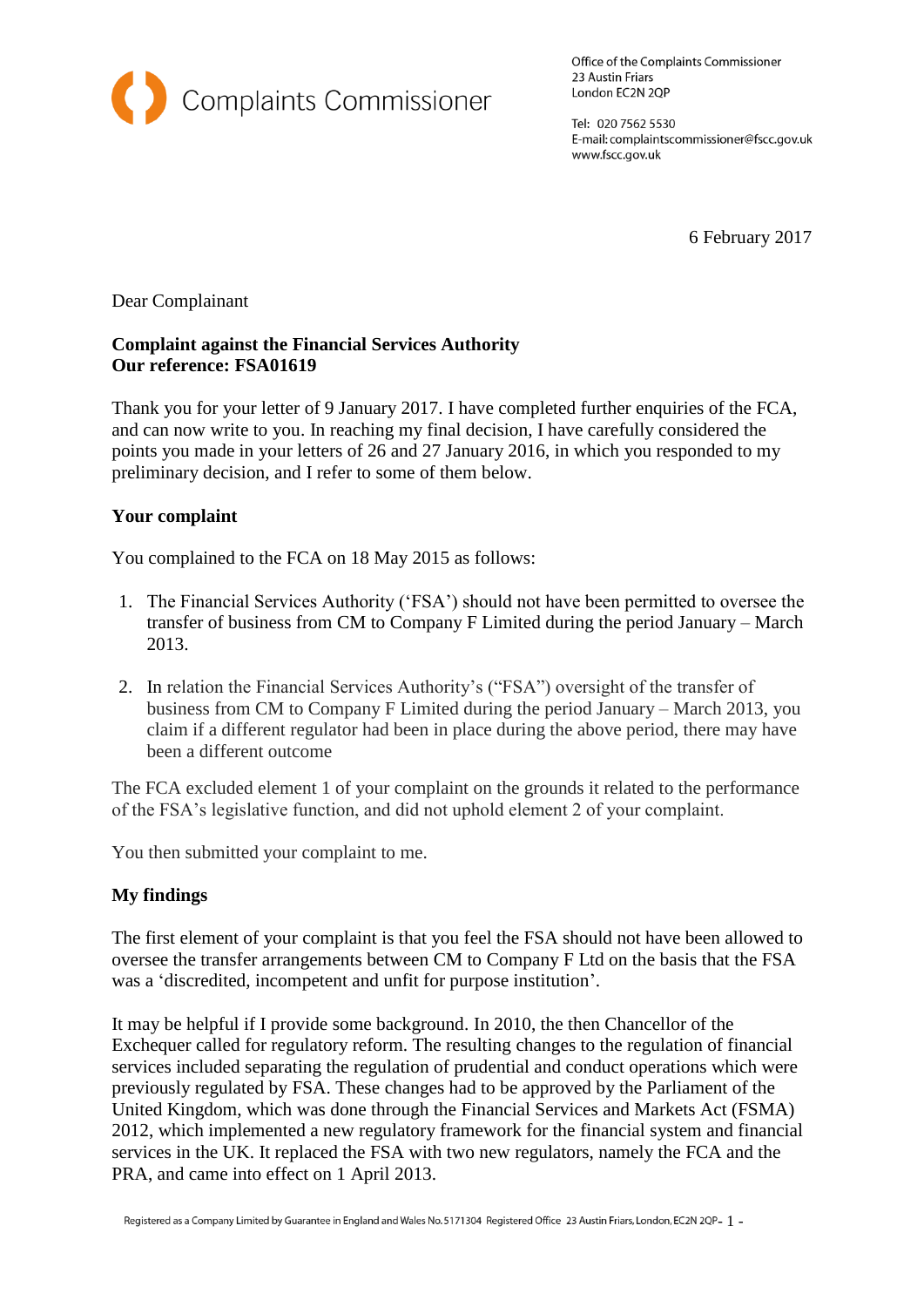Therefore, the FSA was tasked with its legislative functions until 1 April 2013. I appreciate you would have wished to the replacement to occur sooner, as you have made clear in your latest letter, but that is not a matter for the Complaints Scheme: the date the FSA ceased to exist was decided by the UK Parliament.

I therefore agree with the FCA that this element of your complaint is excluded from the Scheme.

I now turn to the second element of your complaint about the FSA's oversight of the transfer of CM to company F Ltd. The FSA was involved in overseeing the transfer arrangements until 1 April 2013 at which point it ceased to exist and the PRA was formed. The PRA held a committee meeting to consider the transfer of engagements of company T, which owned CM, to company F Ltd on 3 April 2013, and the transfer took place on 4 April 2013. In its decision letter of 8 December 2016, the FCA investigator confirmed to you that company T sought to arrange a transfer of its business and selected company F Ltd as the appropriate partner. The FCA investigator explained that she had reviewed the Minutes of the PRA's Committee meeting on 3 April 2013, at which the FCA was represented, which considered your written objections. According to the minutes of the meeting, your objections included that policyholders were not given long enough to consider proposals from receipt of the Schedule 15 statement; that the provided booklet was too complicated; and a series of objections which, broadly summarised, suggested that the transfer should not be allowed due to the fact that the FSA had had a role in determining the issue, but was a failed regulator.

I have also reviewed these minutes and I agree with the FCA that the panel gave your objections due consideration. I have also reviewed the decision notice and find that it documents reasonably the considerations given by the regulator to the transfer arrangements. I appreciate that you remain dissatisfied, but on the evidence before me it seems clear that a thorough process was followed, and I cannot conclude that the PRA acted unreasonably. For these reasons, I do not uphold your complaint.

You have also asked me if I can answer your question about the names you list in your letter to CM dated 10 January 2013, as you believe you are entitled to an answer as a shareholder. I regret I am unable to help you with that query, as it falls outside my remit, which is to investigate complaints against the regulators.

I now turn to the FCA investigation of your complaint. Although I agree with the FCA findings, it is disappointing to note the lengthy delays in reviewing your case. The FCA took a very long time to investigate your complaint without any reasonable excuse as to why it did so, though I note that it did apologise to you for the delay.

## **Conclusion**

I appreciate that you will be disappointed with my decision on your complaint but hope that you will understand why I have reached it.